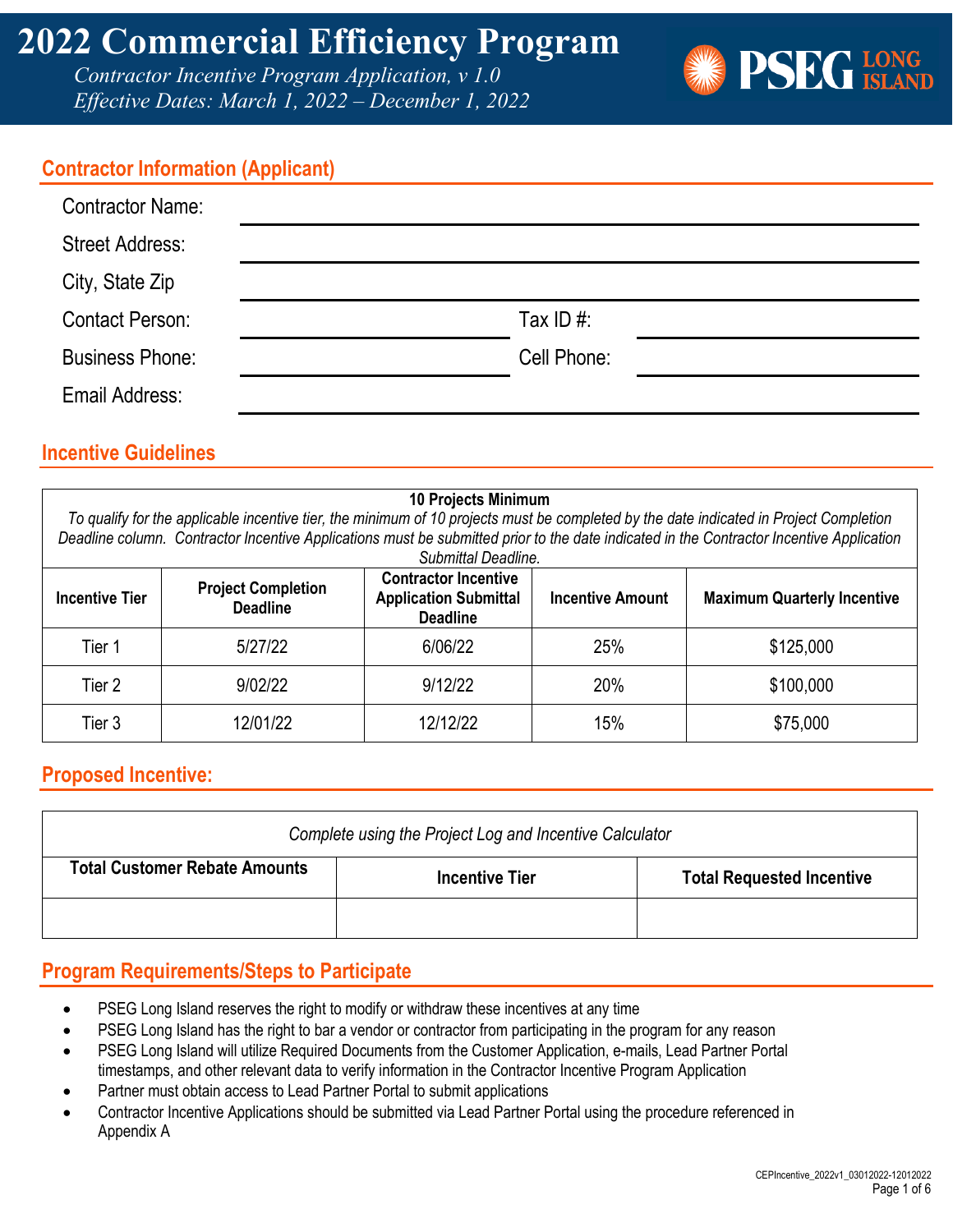*Contractor Incentive Program Application, v 1.0 Effective Dates: March 1, 2022 – December 1, 2022*



- 10 Projects Minimum
	- $\circ$  Applicant will qualify for the incentive tier in which they completed their 10<sup>th</sup> project (i.e., if 10<sup>th</sup> project is complete in August, Applicant will receive an incentive of 20% of total customer rebates for those 10 projects)
	- $\circ$  If the applicant completes more than 10 projects, applicant will qualify for the tier in which the first 10 projects were completed, for those 10 projects, and any subsequent projects will be paid in the tier in which they were completed
- Minimum Customer Rebate per project \$1,000
- Incentives are based upon percent of customer rebate
- Customer application for eligible projects must be signed and dated by customer on or after 3/1/22 and pre-inspection (where applicable) must be completed after 3/10/22
- Projects must be post-inspected on or before the end-date noted in Project Completion Date section of Incentive Guidelines table (above)
- Applicant must be identified as the Lead Partner, Prime Efficiency Partner or Contractor on the customer signed CEP Rebate application & identified as Lead Partner in the Captures record
	- o Applications *will be discarded* if Applicant is not identified on the Customer Application<br>
	o Applicant should confirm, and may request written confirmation, that the PSEG Long Is
	- Applicant should confirm, and may request written confirmation, that the PSEG Long Island representative identifies them as the Lead Partner on the Captures Project Record.
	- o Multiple contractors cannot apply for the same project
	- Applicant name must appear on the invoice that accompanies the Customer Application
- Limited to one project per PSEG Long Island account and/or facility<sup>[1](#page-1-0)</sup> (as determined by PSEG Long Island) and Application Type
	- $\circ$  If the Applicant completes more than one project for one application type on one PSEG Long Island account, those multiple projects (of the same application type) will count as one project for the purpose of this program
	- $\circ$  If there is more than one Application Type for an account because there are rebates for different measures, each contractor can apply (i.e., customer retains an HVAC contractor and a lighting contractor; each contractor can apply for a contractor incentive. Conversely, if 2 lighting contractors apply for an incentive for the same project, only the contractor identified on the Customer Application will qualify for the rebate.)
	- $\circ$  Applicant may not submit additional projects for that same account and measures at a later date
- PSEG Long Island Project Number
	- o Contractor Incentive Program Applications without complete Customer Rebate Information will not be accepted
	- o Obtain PSEG Long Island Project Number from PSEG Long Island Representative or the Lead Partner Portal
- PSEG Long Island Commercial Efficiency Program (CEP) contractors and their subcontractors are not eligible
- All applications for a particular Tier must be received by the date indicated in the Contractor Incentive Application Submittal Deadline column of the Incentive Guidelines table. Contractor Incentive Applications received after that deadline are subject to disqualification.
- All Completed 2022 Contractor Incentive Program Applications must be received by 12/12/22
- PSEG Long Island will use any and all project communications, required documents and any other documents/communications to validate project start and finish dates. All supporting documents and communications must be received before the Project Completion Deadline (see Incentive Guidelines table) for the quarter for which the Contractor is applying in order to qualify for that quarter's incentive amount.

<span id="page-1-0"></span><sup>1</sup> PSEG Long Island reserves the right to determine whether the contractor incentive is to be paid by account or facility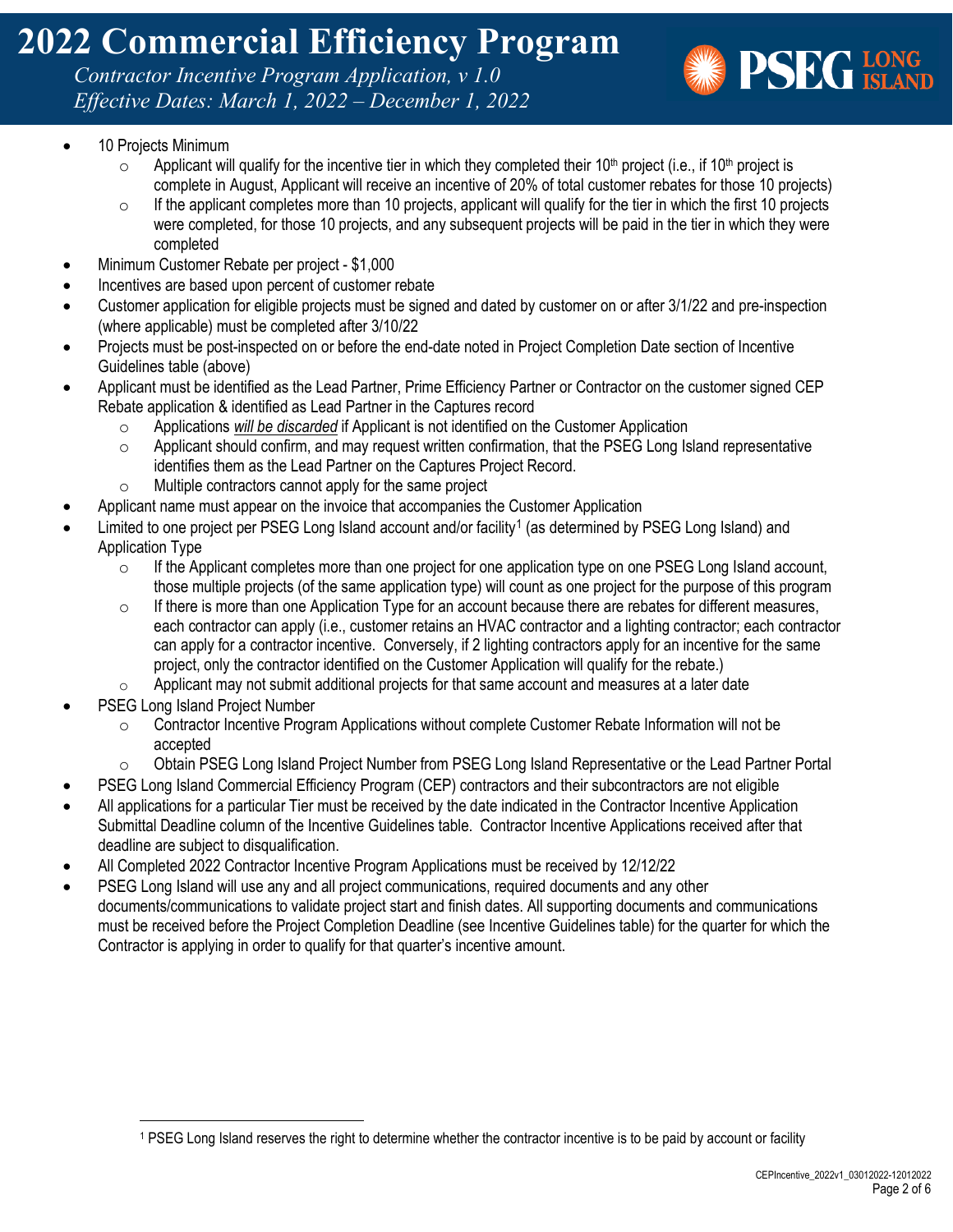*Contractor Incentive Program Application, v 1.0 Effective Dates: March 1, 2022 – December 1, 2022*



#### **Required Documents**

- Complete the attached CEP Contractor Incentive Program Project Log
- Copy of each completed and signed Customer Application and accompanying invoice
- Provide your W-9
- Contractor Incentive Applications must be submitted electronically through the Lead Partner Portal

*PSEG Long Island reserves the right to modify and/or discontinue this Program at any time without notice*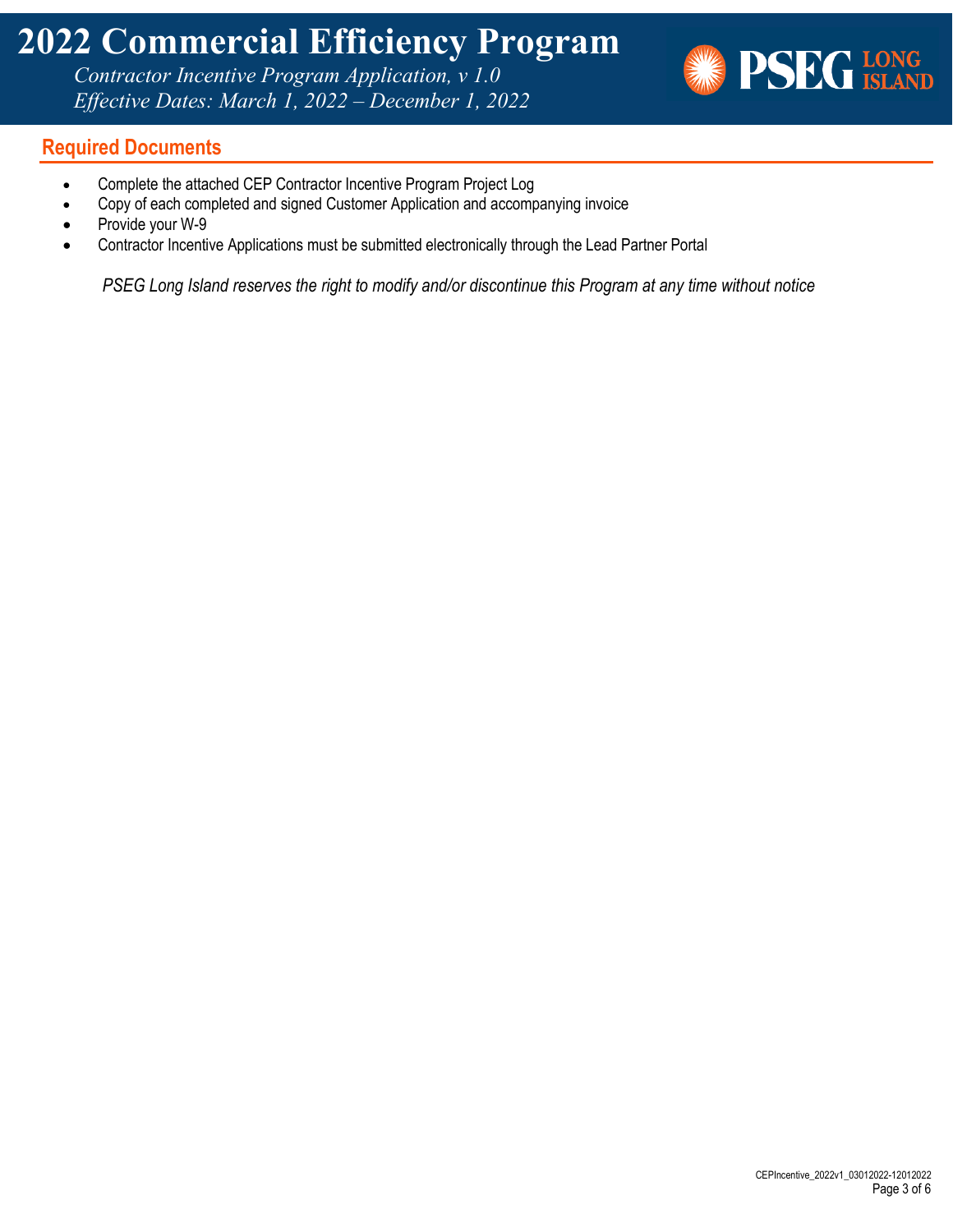*Contractor Incentive Program Application, v 1.0 Effective Dates: March 1, 2022 – December 1, 2022*



### **Appendix A: Lead Partner Portal Contractor Incentive Application Submittal Instructions**

1. Lead Partner will log in to Lead Partner Portal and navigate to "Online Application" tabs and click "Begin Online Application"

| <b>Energy Project Tracking Tool</b> |
|-------------------------------------|
| <b>YOUR DASHBOARD</b>               |
| ONLINE APPLICATION                  |
| <b>Begin Online Application</b>     |
| In Progress Not Submitted           |
| Submitted                           |
| <b>Submitted Under Review</b>       |
| Denied                              |
| Approved                            |
| <b>Closing Docs Submitted</b>       |
| YOUR PROJECTS                       |
| $\blacktriangleright$ REPORTS       |
| <b>LOG OUT</b>                      |

- 2. Lead Partner will complete "Customer Information" page
	- a. All \*Required Fields must be entered
		- i. Please refer to the following guidance for data entry
			- 1. "\*CAS Account Number" field select the "New Construction" checkbox
			- 2. "Project Type" select "Other"
			- 3. "Account Name" enter "Incentive Project"
			- 4. "Contact First Name/Last Name" enter Lead Partner first na
			- 5. "Address" fields enter Company Address
			- 6. "Organization Type" select "Incorporated"
			- 7. "Building Sq Ft" enter "0"

| *Account Type                   |              | *Rate Code                      |
|---------------------------------|--------------|---------------------------------|
| Non-Residential<br>$\checkmark$ |              | 281<br>$\checkmark$             |
| *Project Type                   |              | *Tax-ID                         |
| Other<br>$\check{~}$            |              | 11-1111111                      |
| *Account Name                   |              | *CAS Account Number             |
| <b>Incentive Project</b>        |              |                                 |
| <b>DBA</b>                      |              | Customer Waiting for CAS Number |
| <b>Enter DBA</b>                |              | New Construction                |
| *Contact First Name             |              | *Contact Last Name              |
| First name of the Contractor    |              | Last name of the Contractor     |
| *Contact Title                  |              |                                 |
| <b>Contact Title</b>            |              |                                 |
| *Facility Address               |              |                                 |
| <b>Company Address</b>          |              |                                 |
| *City                           | <b>State</b> | *Zip                            |
| Company City                    | <b>NY</b>    | 12345                           |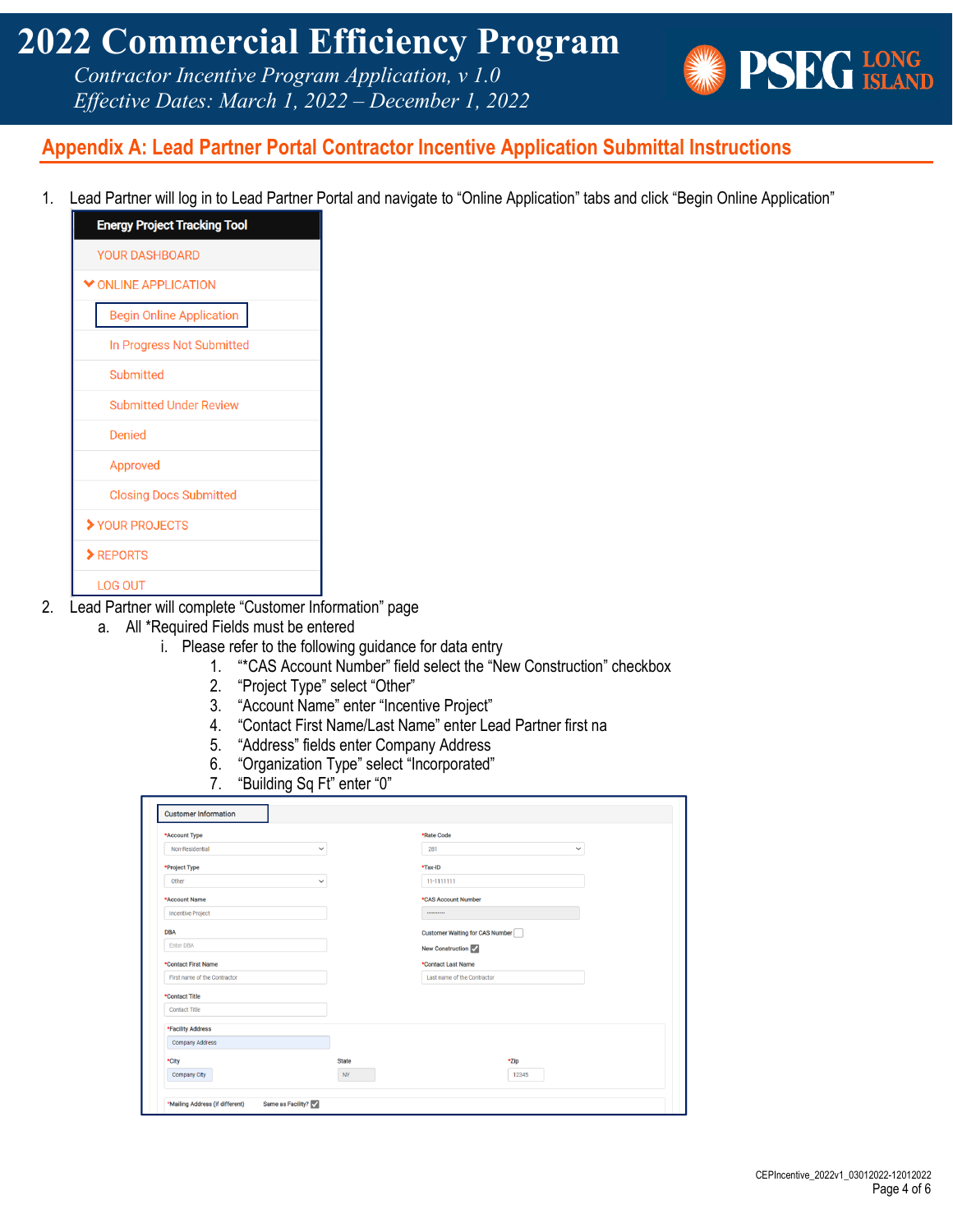*Contractor Incentive Program Application, v 1.0 Effective Dates: March 1, 2022 – December 1, 2022*

3. Upon successful completion of "Customer Information" page, Lead Partner will click "Save and Continue" and the "Payee Information" page will appear

| *Zip<br>12345<br>*Confirm Email Address<br><b>Contractor Email</b> |
|--------------------------------------------------------------------|
|                                                                    |
|                                                                    |
|                                                                    |
|                                                                    |
| $(123)$ 456-7890<br>*Building Size (sq. ft)                        |
|                                                                    |
|                                                                    |
|                                                                    |
|                                                                    |
| *Cell Phone                                                        |

- 4. Lead Partner will complete the "Payee Information" page
	- a. All \*Required Fields must be entered
		- b. Lead Partner must select "Yes" for "\*Is Rebate being assigned to Lead Partner?"

| Customer Information ✔                     | <b>Payee Information</b> | <b>Upload Documents</b>               | <b>Final Review</b>      |
|--------------------------------------------|--------------------------|---------------------------------------|--------------------------|
| <b>Payee Information</b>                   |                          |                                       |                          |
| *Is Rebate being assigned to Lead Partner? |                          | <b>Payment Method</b>                 |                          |
| $\bigcirc$ Yes $\bigcirc$ No               |                          | - Select Payment Method-              | $\checkmark$             |
| *Company/Account Name                      |                          | *LP Tax-ID                            |                          |
|                                            |                          | Enter LP Tax-ID                       |                          |
| *First Name                                |                          | *Last Name                            |                          |
|                                            |                          |                                       |                          |
| *Email                                     |                          | *Confirm Email                        |                          |
|                                            |                          |                                       |                          |
| *Business/Home Phone                       |                          | <b>Cell Phone</b><br>Enter Cell Phone |                          |
|                                            |                          |                                       |                          |
| <b>Address</b>                             |                          |                                       |                          |
|                                            |                          |                                       |                          |
| City                                       | <b>State</b>             | Zip                                   |                          |
|                                            |                          |                                       |                          |
| <b>Previous</b>                            |                          | <b>Save For Later</b>                 | <b>Save and Continue</b> |

- 5. Upon successful completion of the "Payee Information" page, Lead Partner will click "Save and Continue" and the "Upload Documents" page will appear
	- a. Lead Partner will upload the "2022 Contractor Incentive Application" and the "2022 CEP Contractor Incentive Project Log"

**PSEG LONG**